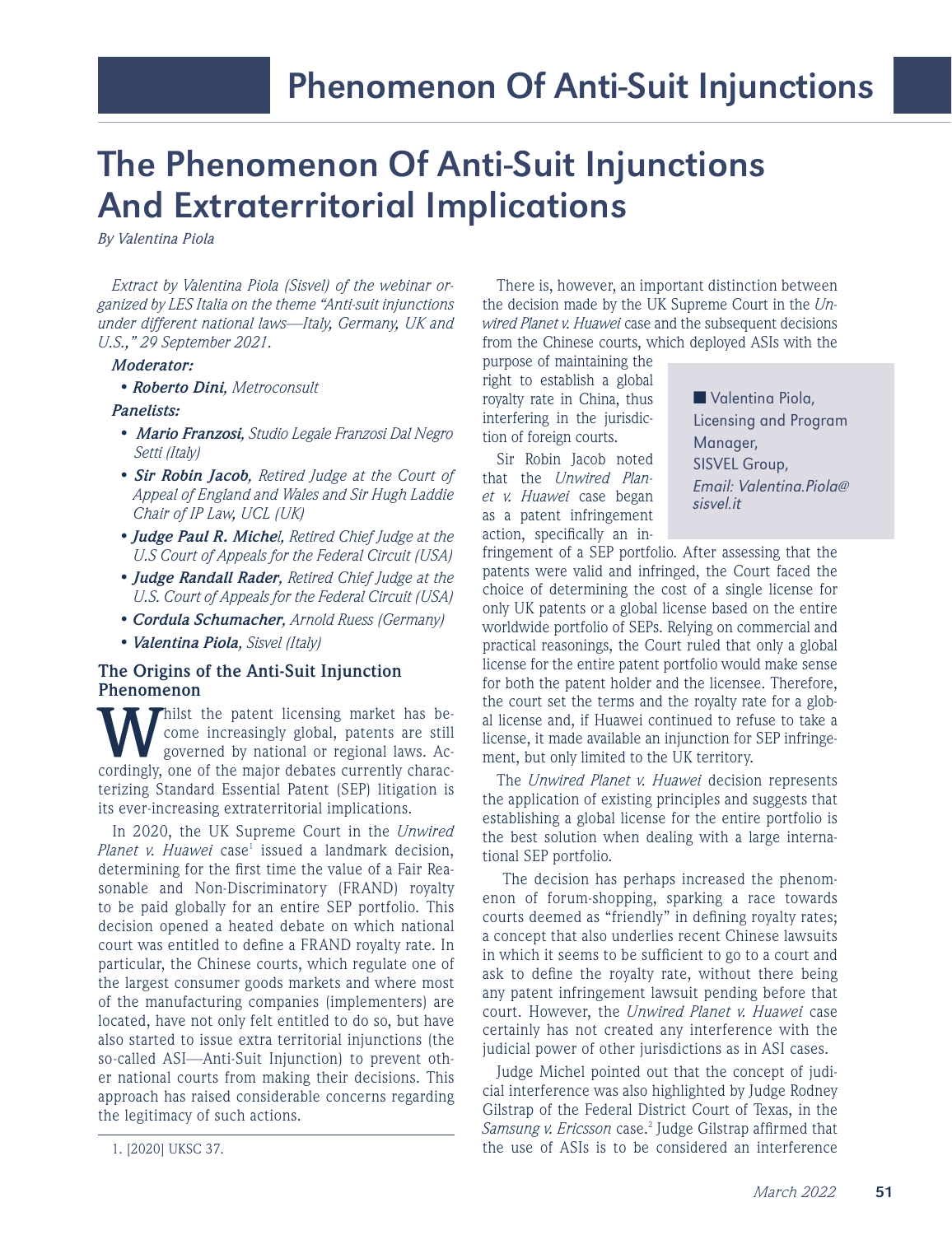with the administration of justice in other countries and with companies over which there is no jurisdiction. Although the Wuhan court issued an ASI against Ericsson, the intention was to basically prevent Judge Gilstrap from ruling on a U.S. patent infringement case. The judge ignored the Chinese injunction, in turn issuing an "Anti-Interference Order."

Judge Michel also noted that Judge Gilstrap's refusal to be bound by the injunction imposed by the Wuhan court also facilitated the resolution of the dispute between the parties, who settled on appeal. It is in fact important to note that the court can act as a facilitator in getting the parties to negotiate but, where possible, it is always preferable that the value of a royalty rate is established through an agreement between the innovator and the implementer. They certainly have a more complete and accurate view of the market and its future evolution than a court.

## **ASIs as a Delaying Tactic (Hold-Out Behaviour)**

The hold-out phenomenon, in which the implementer tries to delay the conclusion of a license agreement, is increasingly common in the current international context. Implementers of standardized technologies typically raise doubts about the SEP's validity and essentiality or on the required FRAND royalty rate, citing a multitude of excuses to postpone the negotiation for as long as possible.

The hold-out phenomenon, intensified by ASIs, generates a distortion of the market that damages the entire innovation ecosystem.

Patent holders, who have invested heavily in R&D to develop new technological standards, are not rewarded for their efforts, and due to ASIs they are also deprived of the right to exclude or seek an injunction for the unauthorized use of their patented technologies. They would therefore be denied the right of access to the courts (right to justice), as foreseen by Article 47 of the Charter of Fundamental Rights of the European Union and by Article 6 of the Convention on Human Rights, which also applies to companies, and is also present in many European constitutions, such as Article 24 of the Italian Constitution and Article 101 of the German Grundgesetz.

The hold-out approach also discourages willing licensees who have duly signed a license agreement but, due to the increase in production costs, are now disadvantaged compared to other implementers who, through ASIs and other delaying techniques, act as "free riders" by not stipulating a license agreement.

The Chinese courts consider themselves entitled to set global royalty rates and to issue ASIs as they believe it is in the interest of the market to keep the cost of innovation and technology as low as possible. Nothing could be further from the truth. Public interest isn't just about having a low price; public interest is to have an improvement in our daily lives through increasingly improved and sophisticated products. In order to achieve this, huge investments in R&D are required.

ASIs are therefore emerging as a tool used by some national courts, and in particular Chinese courts, to defend the interests of their own industries. They can even be seen as a state aid or an unfair trade practice, which are not allowed by international trade treaties such as the WTO.

Unless this abuse is immediately stopped, it will be detrimental to technological progress and the public interest.

The most recent decisions, such as *Sisvel v. Haier<sup>3</sup>* before the German Federal Supreme Court ruled that after receiving a FRAND offer, the alleged licensee must act proactively to reach an agreement with the patent holder within a reasonable time. Otherwise, the company in question would be considered unwilling and therefore subject to an injunction.

In this context, even the request for an ASI, which intends to practically delay and interrupt the licensing negotiation process, cannot be considered as a proactive attitude from a potential licensee. This is also the position of the Regional Court of Munich. In fact, in the *Interdigital v. Xiaomi* case,<sup>4</sup> as noted by Cordula Schumacher, the court stated that anyone requesting an anti-suit injunction is showing a reluctance to negotiate in good faith and, as an unwilling licensee, loses the right to a FRAND defense and may be subject to an injunction in the case of infringement. If other courts were to adopt this strategy, this would have a strong disciplinary effect on many counterfeiters, who would be much more cautious before requesting an ASI.

# **ADR to Solve Frand Disputes and Avoid Delaying Tactics**

Sir Robin Jacob noted that ASIs and the Anti-Anti-Anti-… Suit Injunctions that often follow can create a sort of deadlock in which both parties are blocked by an injunction and cannot assert their rights.

The only way out of this mutual deterrence is represented by international arbitration to ensure that glob-

<sup>2.</sup> *Ericsson Inc. et al v. Samsung Electronics Co., LTD. et al*, No. 2:2020cv00380 - Doc 45 (E.D. Tex. 2021).

<sup>3.</sup> Az. KZR 35/17 & 36/17. 4. Az. 7 O 14276/20.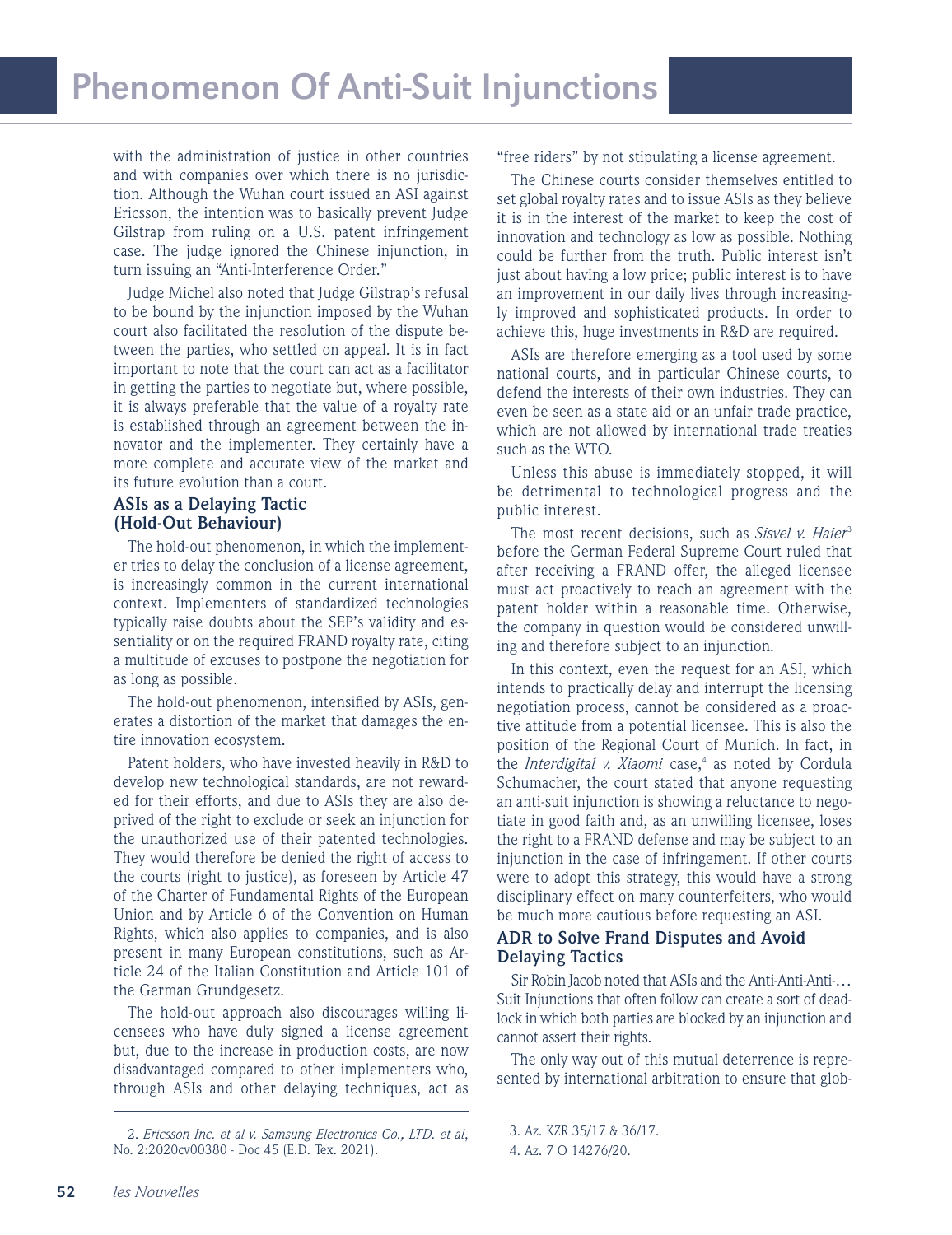al FRAND royalty rates are defined fairly, free from any geo-political influences.

Arbitration, together with mediation, is an Alternative Dispute Resolution (ADR) mechanism that is fast (based on one single level of judgment), inexpensive, and which could take in consideration large patent portfolios belonging to different jurisdictions.

Unlike court judgments, as noted by Judge Rader, arbitration only binds parties who can resolve the dispute confidentially without creating any conflict between different national jurisdictions.

Arbitration is certainly the best way to resolve disputes, however, it does also have its drawbacks. For example, arbitration does not provide the possibility of invalidating patents. However, this should not be considered as an insurmountable obstacle. The current technological scenario is characterized by a huge number of SEPs; some are valid, and others are not. Every negotiation takes this issue into account, and the same can be done in an arbitration proceeding.

Alternatively, as suggested by Roberto Dini, the arbitrator panel can delegate the task of assessing the validity of SEPs to an international patent authority such as the EPO. The EPO can easily evaluate whether a patent is still valid despite new prior art (which had not been assessed during the examination process) identified by the implementer.

In a recent pilot study, the EPO has expressed its opinion on the essentiality of patents. According to the EPO's reasoning, if a standard were to be published before the priority of the SEP application, such standard would nullify the supposed essential patent due to lack of novelty. Therefore, if the standard, considered fictitiously as a prior art, destroys the novelty of a patent, it means that the claim of the patent fully covers a characteristic of the standard and is therefore essential. Companies like Sisvel offer arbitration as a priority to resolve issues and disputes raised by a potential licensee. As noted by Valentina Piola, Sisvel also regularly makes use of mediation before the WIPO, which, unlike arbitration, has the advantage that, after having unilaterally filed the request, the WIPO mediator reaches out to the counterpart to facilitate the discussion.

However, arbitration and mediation, as alternatives to judicial disputes before national courts, have so far yielded rather limited results. Although there are several well-established systems in the world, such as the WIPO Mediation and Arbitration Center or the Japanese system, some implementers, especially Asian companies, do not find them as convenient as their own national courts.

It is therefore important that institutions like Standard Setting Organizations (SSOs), Competition Authorities and other government institutions support this form of alternative dispute resolution.

Roberto Dini indeed noted that the Digital Video Broadcasting (DVB), a standardization body that includes almost all developers of new video and audio codecs, states that if members have any problems with obtaining a license, they are encouraged to resolve this through arbitration (see DVB's Memorandum of Understanding - Art. 14.7). Such arbitration is subject to the rules established by the International Chamber of Commerce and takes place in Frankfurt, Germany. This provision is valid for a transitional period of time: from when the standard is created up to the next three years or until a patent pool with at least 70 percent of the essential patents is established. In fact, the DVB believes that when a patent pool with at least 70 percent of essential patents is formed, there is an obligation to take a license, and whoever refuses to take a license for a pool that includes almost all essential patents must be considered an unwilling licensee.

However, SSOs are consensual bodies and cannot impose on their members the choice of arbitration in the resolution of disputes, unless there is unanimity. For this reason, it is acknowledged that the role of the Competition Authorities is also fundamental. Competition Authorities should request arbitration from the SSOs, who in turn can request it from their members, which is similar to the procedure already adopted for the FRAND declaration. The Competition Authority must in fact recognize that hold-out is anti-competitive. By delaying the payment of royalties or not paying any at all, some companies enjoy a competitive advantage over companies who regularly pay royalty fees.

Courts can also play an important role in promoting mediation between parties who come before them for a SEP dispute.

The refusal to arbitrate as a tool to solve disputes over the value of the FRAND royalty should be clearly considered by the courts as a sign of unwillingness.

For the well-being of the entire innovation ecosystem, it's important that licensing agreements are primarily concluded without resorting to litigation. However, at present, arbitration cannot be imposed and therefore the consent of the parties or a contractual clause is required. So, to date, the choice of arbitration remains unfortunately rather limited.

#### **Conclusion**

Although the licensing market is increasingly global, patents are still national or regional. It is therefore common practice that anyone who violates a patent in a specific country is subject to the jurisdiction of